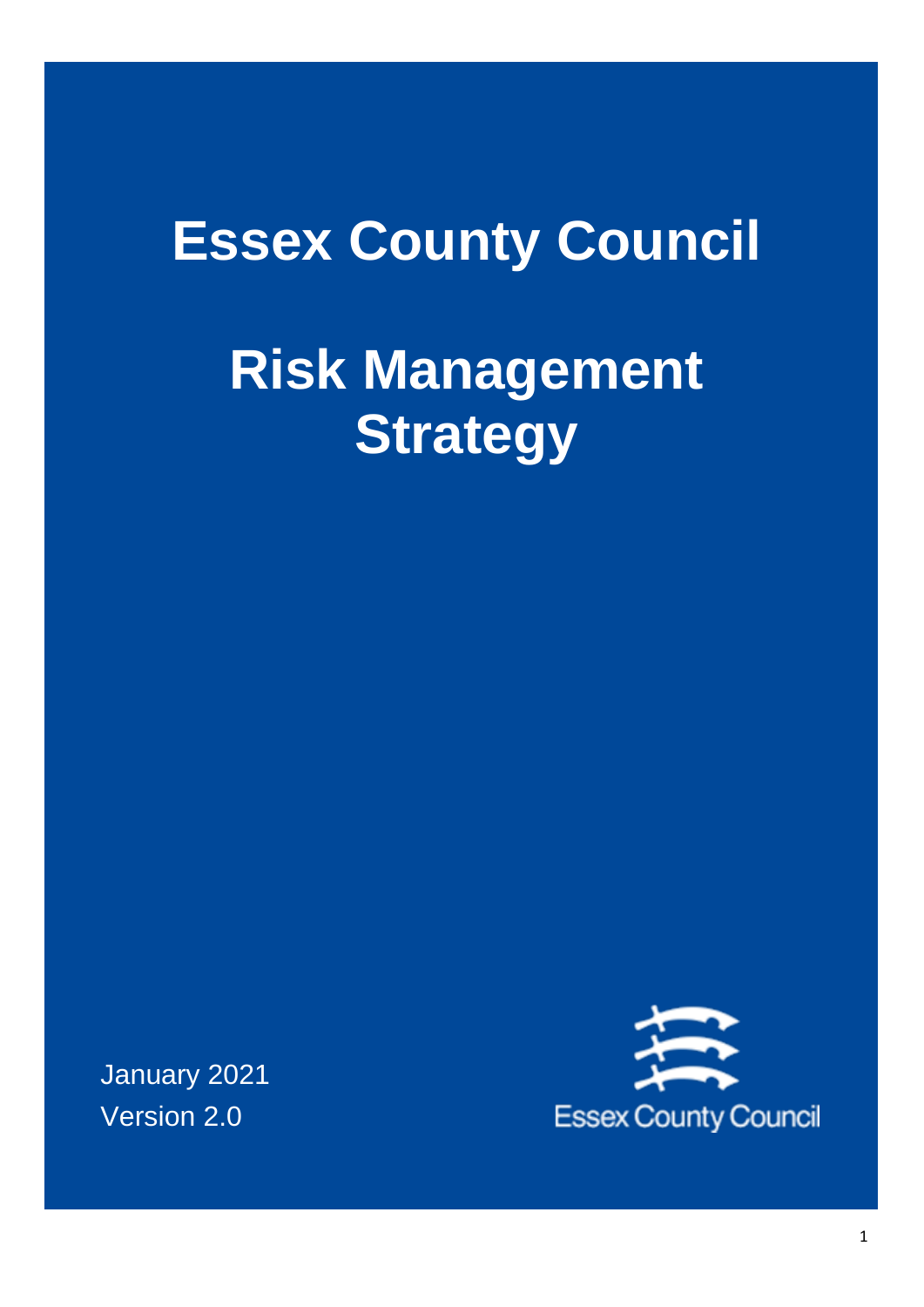# **1. Introduction**

Essex County Council has adopted the Institute of Risk Management's definition of a risk '**A risk is something uncertain - it might happen or it might not. A risk matters because if it happens, it will have an impact on objectives'**

To assist the organisation in managing its risks, the Council has a Risk team who provide support, guidance, training and co-ordination of risk management. Risk management is defined as: '**Co-ordinated activities to direct and control an organisation with regard to risk**.' *(ISO31000:2018)*

The purpose of this strategy is to explain our approach and outline the principles of risk management, identify the people responsible for it, and promote a culture of risk management throughout the Council. This document is aligned with the Council's Organisation Strategy 2017-21 and is one part of our risk management framework.

### **2. Statement of Commitment**

Risk management plays an important role at Essex County Council as it enhances the effectiveness and efficiency of our decision making. The Risk Management Strategy complements and supports the strategic aims and priorities that are set out in the Council's Organisation Strategy.

Risk is inherent in all that we do as a Council in delivery of our high-quality services. Risk management helps us to be prepared; it removes the element of surprise when it comes to barriers to achieving our objectives and meeting our goals, and it helps us to identify and maximise opportunities.

The Leader of the Council, Corporate Leadership Team, and I are committed to risk management and are supportive of its activities within the organisation. The Council's employees all have a role to play in the management of risk and employees are encouraged to take the opportunity to further their learning via the training offered by the Risk team.

# **3. Risk Appetite**

Risk appetite is defined as '**the amount and type of risk that an organisation is willing to take in order to meet their strategic objectives.'** *(Institute of Risk Management, IRM).*

The Council's Organisation Strategy seeks change in how we operate, with greater innovation, more risk-taking and a focus on being more entrepreneurial.

The Council provides a wide range of services and it is therefore impossible to have a single 'risk appetite'. We consider our risk appetite for each risk and apply a 'target rating' which is realistic and achievable whilst being tolerable for that remaining risk. The 'risk assessment and risk matrix' section within the Risk Management Toolkit has further guidance on when immediate action should be taken.

 Gavin Jones Chief Executive

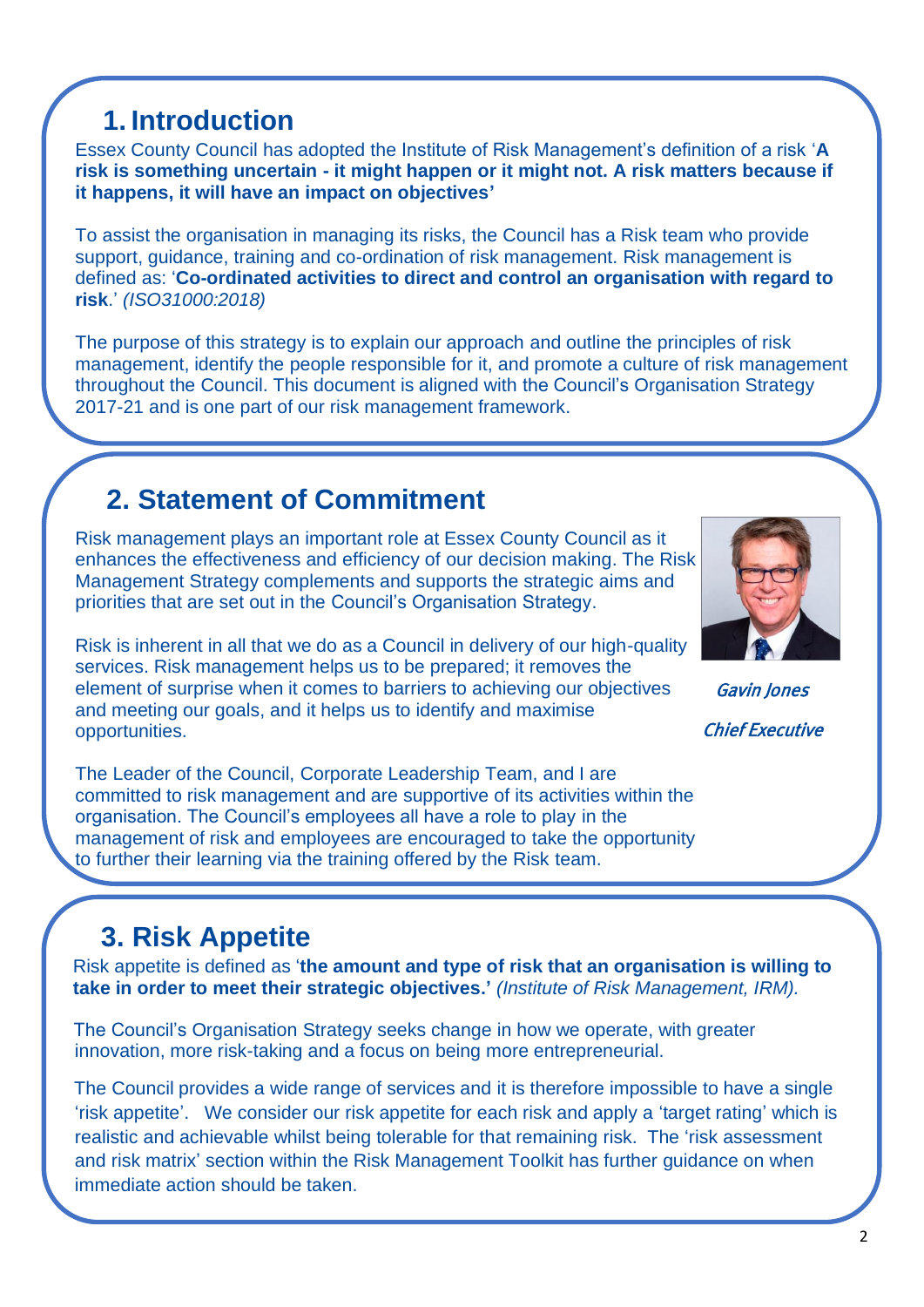

Individual members of the Corporate Leadership Team (CLT) are responsible for the Council's strategic risks and these are reviewed and updated regularly in consultation with the Risk team. In exceptional circumstances, issues are also recorded on the strategic risk register. Function level risks are owned by Executive Directors, Directors or Heads of Service and are discussed and reviewed at Function Leadership Team (FLT) meetings. Most of our risks are service level risks which are owned by an appropriate person, usually a manager, with specialist knowledge of the subject.

#### **5. Risk Matrix**

A risk matrix is a key tool used to analyse the probability and impact of a risk. The Council uses a 4X4 risk matrix, with the score determined by multiplying the 'probability' score with the 'impact' score. We have adopted this approach as it encourages a decision to be made about whether a probability or impact is high or low, rather than medium.

We have four colours to correlate with the four categories of low, medium, high and very high. Scoring risks allows them to be compared with other risks and enables risk owners to prioritise and allocate more resources to those risks posing the greatest threat to the organisation's objectives.

Risk can also have a positive effect on objectives - these are opportunities. The opportunity risk matrix can be found in the toolkit. When the Council are exploring new ideas and ventures, any resulting risks from the opportunity must still be identified and managed.

|             |             |                          |            |            | Impact/Consequences |                |
|-------------|-------------|--------------------------|------------|------------|---------------------|----------------|
|             |             |                          | Minor      | Moderate   | Major               | Critical       |
|             |             |                          | 1          | 2          | 3                   |                |
| Probability | 4           | <b>Almost</b><br>Certain | Medium (4) | High(8)    | Very High (12)      | Very High (16) |
|             | 3           | Likely                   | Low(3)     | Medium (6) | High $(9)$          | Very High (12) |
|             | $\mathbf 2$ | <b>Possible</b>          | Low(2)     | Medium (4) | Medium (6)          | High $(8)$     |
|             | 1           | <b>Unlikely</b>          | Low(1)     | Low(2)     | Low(3)              | Medium (4)     |

Risk Matrix (Threats)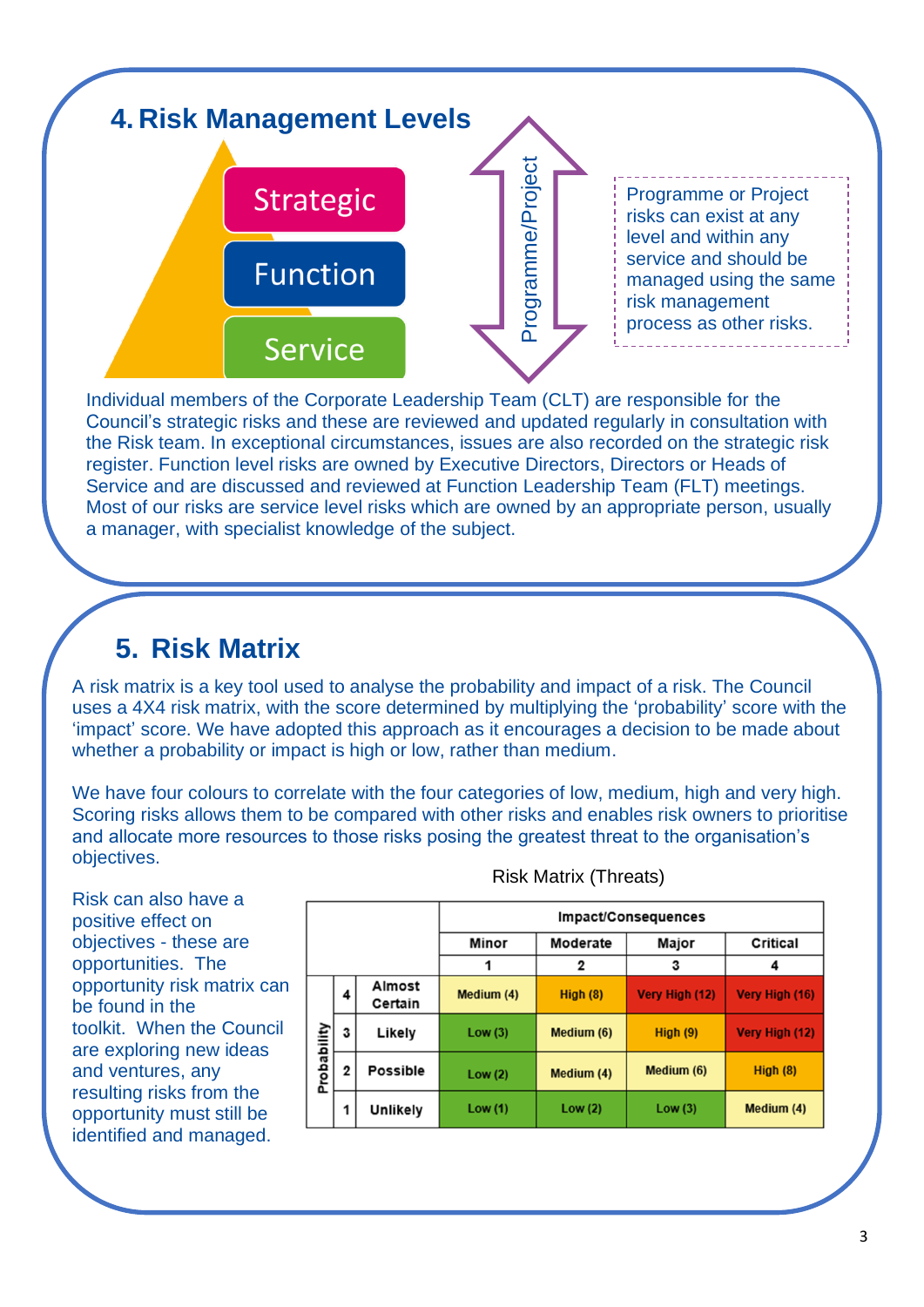

The Risk management process adopted at the Council is broadly based on the International Standard in Risk Management - 'ISO 31000'.

The five-step process should take place regularly to identify new risks. The whole process along with the activities of communicating, consulting, embedding and reviewing should take place continuously to encourage the risk management process into the culture at the Council.

An especially relevant time for considering new risks is at the business planning phase, as risks should be identified which could impact on the ability to meet the objectives set out in the plan.

#### **7. Risk Management Framework**

The Council are committed to ensuring risk management is embedded across the whole organisation.

The Risk Management Strategy is supported by the Risk Management Toolkit - a document to guide, support and assist staff in achieving successful risk management. A training and support menu is available within the Risk Management Toolkit, offering options in both risk management training and software training.

Identified risks and mitigations are managed through the Council's risk register software.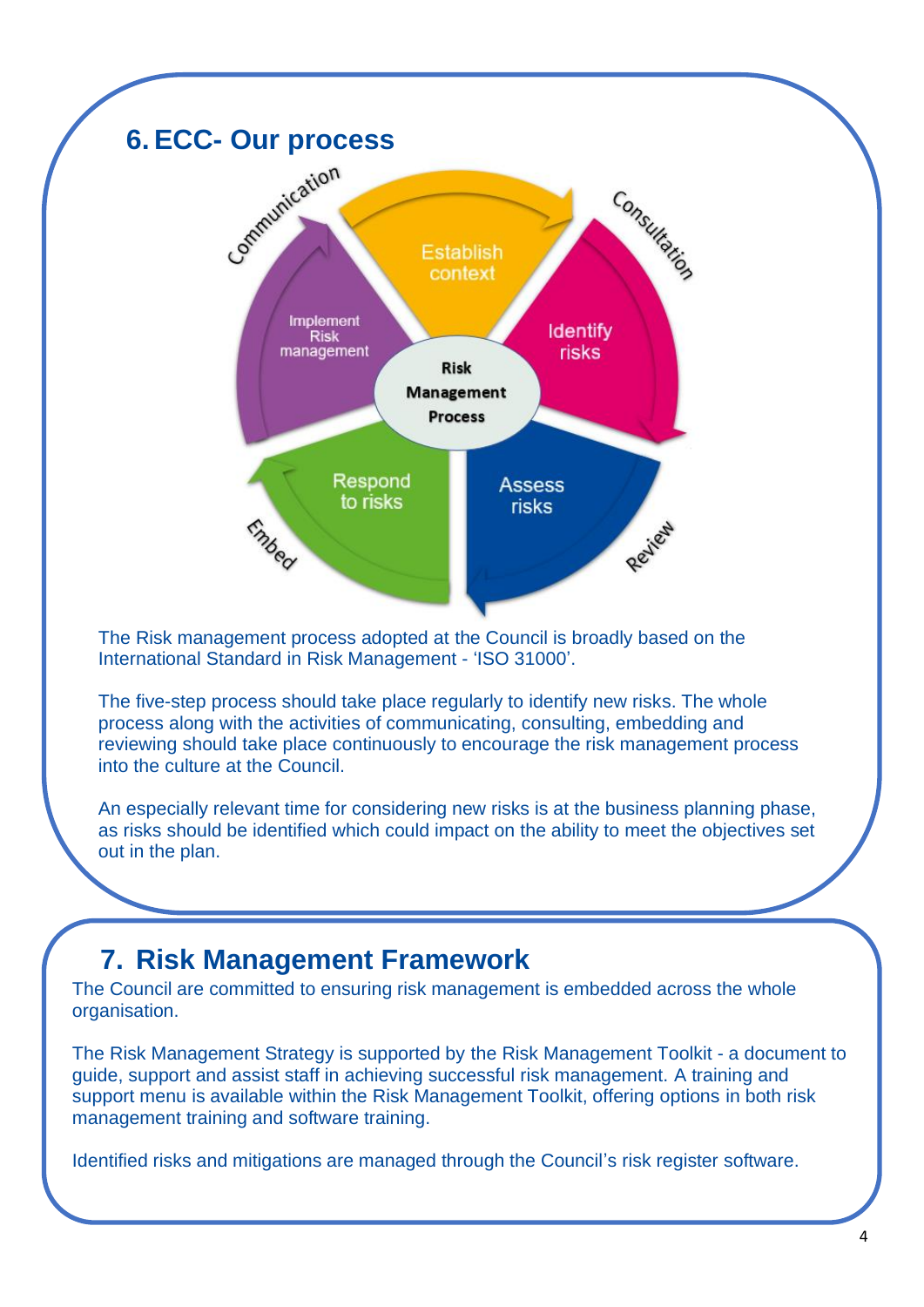|                                                                        | <b>8. Our expectations:</b>                                                                                                                                                                                                                                                     |  |  |
|------------------------------------------------------------------------|---------------------------------------------------------------------------------------------------------------------------------------------------------------------------------------------------------------------------------------------------------------------------------|--|--|
| <b>Political</b><br><b>Leadership</b><br><b>Team (PLT</b>              | • Ensure consideration of risk in agreeing organisation's direction of travel<br>• Oversee delivery of the Risk Management Strategy • Review the<br><b>Strategic Risk Register regularly</b>                                                                                    |  |  |
| <b>Corporate</b><br>Leadership<br><b>Team (CLT)</b>                    | • Set the tone from the top, and promote the benefits of risk management<br>• Regularly discuss and review the Strategic Risk Register and associated<br>reports • Work with Risk team and management teams to identify new or<br>emerging risks.                               |  |  |
| <b>Executive</b><br><b>Director with</b><br>responsibility<br>for risk | • Overall accountability for the effective delivery of the organisation's risk<br>management function including the Strategic Risk Register and the Risk<br><b>Management Strategy</b>                                                                                          |  |  |
| Audit,<br>Governance<br>and Standards<br><b>Committee</b>              | • To consider the Council's arrangement for corporate governance and<br>risk management and advise on any action necessary to ensure<br>compliance with best practice                                                                                                           |  |  |
| <b>Function</b><br>Leadership<br><b>Teams (FLT)</b>                    | • Escalate risks up to strategic level when required • Take ownership for<br>risks within their function and ensure Risk Register is regularly discussed,<br>reviewed and updated • Champion the Risk Coordinator role                                                          |  |  |
| <b>Managers at</b><br>all levels                                       | • Ensure staff have appropriate understanding of their role in risk<br>management and attend any suitable training, including e-learning<br>completion • Record and manage risks effectively in their service area by<br>owning risks or delegating ownership where appropriate |  |  |
| <b>Risk Co-</b><br><b>Ordinators</b>                                   | • Support and facilitate risk management for a specified area • Provide<br>support to Directors, Heads of Service and other managers on the<br>management of their risks • Undertake a regular review of the Risk<br>Register                                                   |  |  |
| <b>Employees</b>                                                       | • Manage risk as part of their role and report risks to their managers.<br>• Develop understanding of risk management at the Council through<br>completion of e-learning and attendance at any training required                                                                |  |  |
|                                                                        |                                                                                                                                                                                                                                                                                 |  |  |